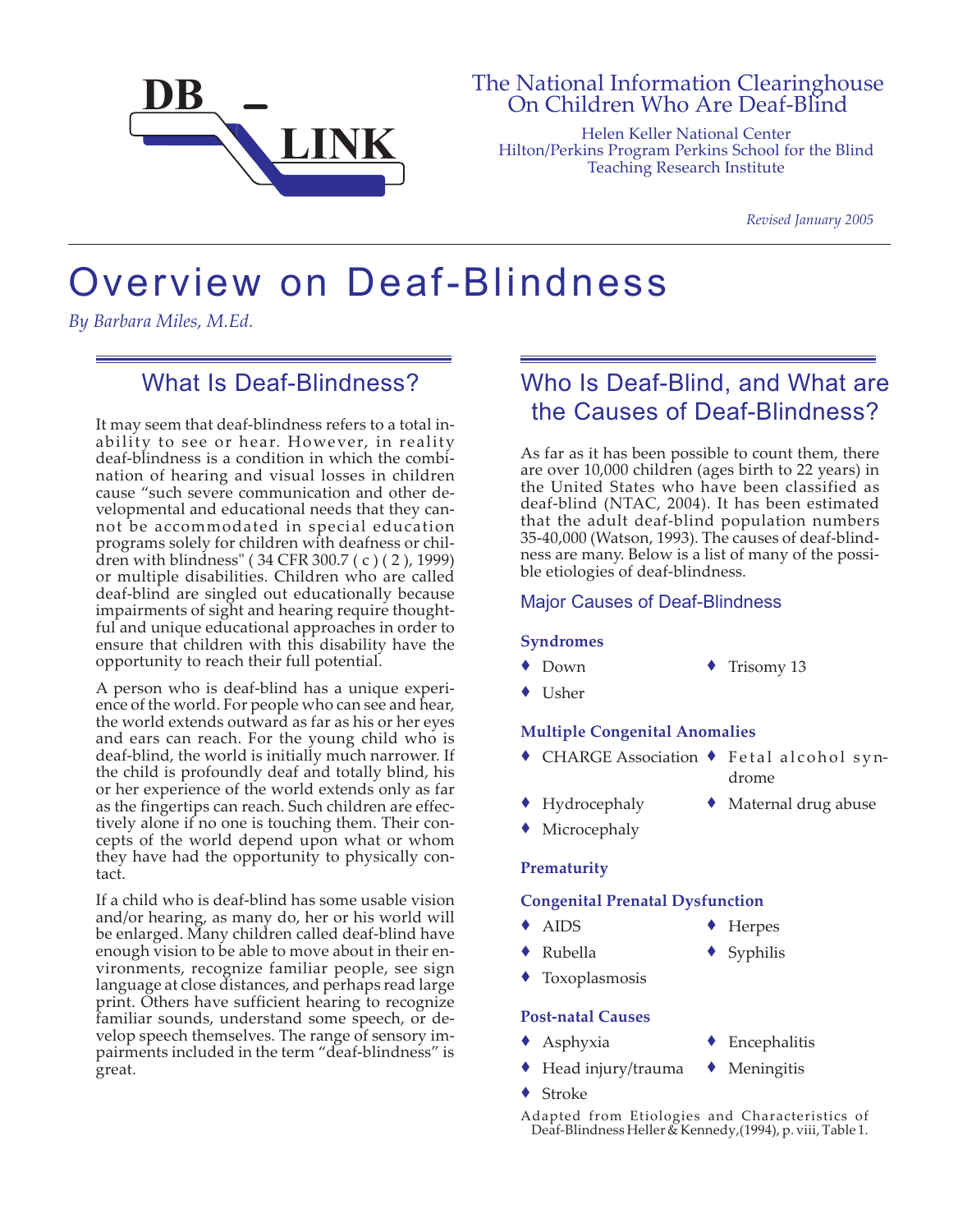Some people are deaf-blind from birth. Others may be born deaf or hard-of-hearing and become blind or visually impaired later in life; or the reverse may be the case.

Still others may be adventitiously deaf-blind—that is, they are born with both sight and hearing but lose some or all of these senses as a result of accident or illness.

Deaf-blindness is often accompanied by additional disabilities. Causes such as maternal rubella can also affect the heart and the brain. Some genetic syndromes or brain injuries that cause deaf-blindness may also cause cognitive disabilities and/or physical disabilities.

# What are the Challenges Facing a Person who is Deaf-Blind?

A person who is deaf-blind must somehow make sense of the world using the limited information available to him or her. If the person's sensory disabilities are great, and if people in the environment have not made an effort to order the world for him or her in a way that makes it easier to understand, this challenge may be overwhelming. Behavioral and emotional difficulties often accompany deaf-blindness and are the natural out comes of the child's or adult's inability to understand and communicate.

People who can see and hear often take for granted the information that those senses provide. Events such as the approach of another person, an upcoming meal, the decision to go out, a change in routine are all signaled by sights and sounds that allow a person to prepare for them. The child or adult who misses these cues because of limited sight and/or hearing may come to experience the world as an un predictable, and possibly threatening, place. To a great extent, persons who are deaf-blind must depend upon the good will and sensitivity of those around them to make their world safe and understandable.

The challenge of learning to communicate is perhaps the greatest one that children who are deaf-blind face. It is also the greatest opportunity, since communication and language hold the power to make their thoughts, needs, and desires known. The ability to use words can also open up worlds beyond the reach of their fingertips through the use of interpreters, books, and an ever-increasing array of electronic communication devices. In order to learn language, children who are deaf- blind must depend upon others to make language accessible to them. Given that accessibility, children who are deaf-blind face the challenges of engaging in interactions to the best of their abilities and of availing themselves of the language opportunities provided for them.

A person who is deaf-blind also faces, further, the challenge of learning to move about in the world as freely and independently as possible. Adult individuals also must eventually find adult living and work situations that allow them to use their talents and abilities in the best way possible. Many adults who are deaf-blind lead independent or semi-independent lives and have productive work and enjoyable social lives. The achievement of such success depends in large part upon the education they have received since childhood, and particularly upon the communication with others that they have been able to develop.

# What are the Particular Challenges Facing the Family, Teachers and Caregivers of a Person who is Deaf-Blind?

# **Communication**

The disability of deaf-blindness presents unique challenges to families, teachers, and caregivers, who must make sure that the person who is deaf-blind has access to the world beyond the limited reach of his or her eyes, ears, and fingertips. The people in the environment of children or adults who are deaf-blind must seek to include them-moment-by-moment-in the flow of life and in the physical environments that surround them. If they do not, the child will be isolated and will not have the opportunity to grow and to learn. If they do, the child will be afforded the opportunity to develop to his or her fullest potential.

The most important challenge for parents, caregivers, and teachers is to communicate meaningfully with the child who is deaf-blind. Continual good communication will help foster his or her healthy development. Communication involves much more than mere language. Good communication can best be thought of as conversation. Conversations employ body language and gestures, as well as both signed and spoken words. A conversation with a child who is deaf-blind can begin with a partner who simply notices what the child is paying attention to at the moment and finds a way to let the child know that his or her interest is shared.

This shared interest, once established, can become a topic around which a conversation can be built. Mutual conversational topics are typically established between a parent and a sighted or hearing child by making eye contact and by gestures such as pointing or nodding, or by exchanges of sounds and facial expressions. Lacking significant amounts of sight and hearing, children who are deaf-blind will often need touch in order for them to be sure that their partner shares their focus of attention. The parent or teacher may, for example, touch an interesting object along with the child in a nondirective way. Or, the mother may imitate a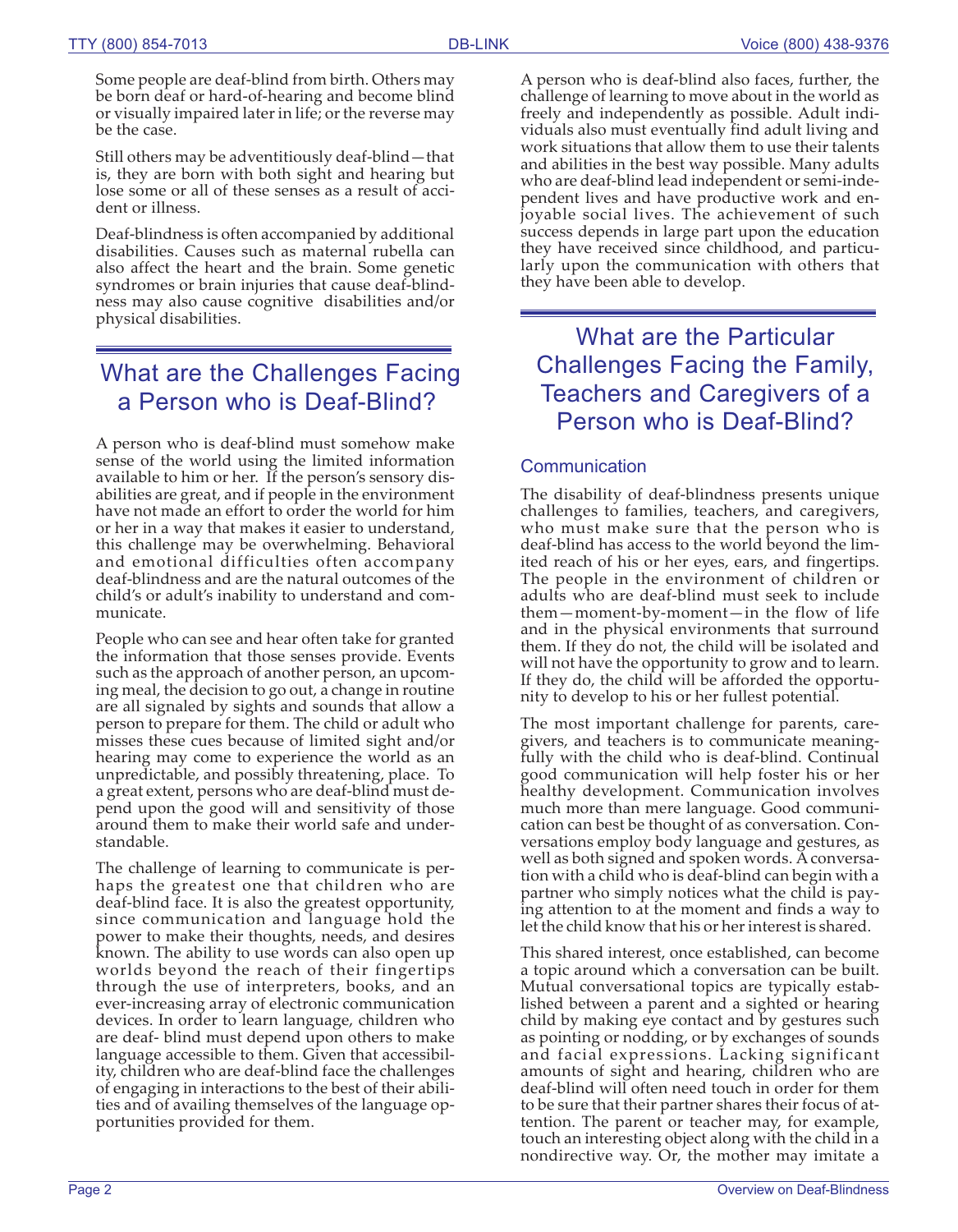Tadoma method of speech reading

 $\bullet$  large print writing and reading

child's movements, allowing the child tactual access to that imitation, if necessary. (This is the tactual equivalent of the actions of a mother who in stinctively imitates her child's babbling sounds.) Establishing a mutual interest like this will open up the possibility for conversational interaction.

Teachers, parents, siblings, and peers can continue conversations with children who are deaf-blind by learning to pause after each turn in the interaction to allow time for response. These children frequently have very slow response times. Respecting the child's own timing is crucial to establishing successful interactions. Pausing long enough to allow the child to take another turn in the interaction, then responding to that turn, pausing again, and so on—this back-and-forth ex change be comes a conversation. Such conversations, repeated consistently, build relationships and become the eventual basis for language learning.

As the child who is deaf-blind becomes comfortable interacting nonverbally with others, she or he becomes ready to receive some form of symbolic communication as part of those interactions. Often it is helpful to accompany the introduction of words (spoken or signed) with the use of simple gestures and/or objects which serve as symbols or representations for activities. Doing so may help a child develop the understanding that one thing can stand for another, and will also enable him or her to anticipate events.

Think of the many thousands of words and sentences that most children hear before they speak their own first words. A child who is deaf-blind needs comparable language stimulation, adjusted to his or her ability to receive and make sense of it. Parents, caregivers, and teachers face the challenge of providing an environment rich in language that is meaning ful and accessible to the child who is deaf-blind. Only with such a rich language environment will the child have the opportunity to acquire language herself or himself. Those around the child can create a rich language environment by continually commenting on the child's own experience using sign language, speech, or whatever symbol system is accessible to the child. These comments are best made during conversational inter actions. A teacher or a parent may, for example, use gesture or sign language to name the object that he or she and the child are both touching, or name the movement that they share. This naming of objects and actions, done many, many times, may begin to give the child who is deaf-blind a similar opportunity afforded to the hearing child—that of making meaning ful connections between words and the things for which they stand.

Principal communication systems for persons who are deaf-blind are these:

- - touch cues  $\bullet$  gestures
- -
- $\theta$  object symbols  $\qquad \qquad \bullet$  picture symbols
	- sign language  $\bullet$  fingerspelling
- ◆ Signed English → Pidgin Signed English
- $\bullet$  braille writing and reading
- American Sign Language
- $\bullet$  lip-reading speech

Along with nonverbal and verbal conversations, a child who is deaf-blind needs a reliable routine of meaning ful activities, and some way or ways that this routine can be communicated to her or him. Touch cues, gestures, and use of object symbols are some typical ways in which to let a child who is deaf-blind know what is about to happen to her or him. Each time before the child is picked up, for example, the caregiver may gently lift his or her arms a bit, and then pause, giving the child time to ready herself or himself for being handled. Such consistency will help the child to feel secure and to begin to make the world predictable, thus allowing the child to develop expectations. Children and adults who are deaf-blind and are able to use symbolic communication may also be more reliant on predictable routine than people who are sighted and hearing. Predictable routine may help to ease the anxiety which is often caused by the lack of sensory information.

# Orientation and Mobility

In addition, the child who is deaf-blind will need help learning to move about in the world. Without vision, or with reduced vision, he or she will not only have difficulty navigating, but may also lack the motivation to move outward in the first place. Helping a young child who is deaf-blind learn to move may begin with thoughtful attention to the physical space around him or her (crib or other space) so that whatever movements the child instinctively makes are rewarded with interesting stimulation that motivates further movement. Orientation and mobility specialists can help parents and teachers to construct safe and motivating spaces for the young child who is deaf-blind. In many instances children who are deaf-blind may also have additional physical and health problems that limit their ability to move about. Parents and teachers may need to include physical and occupational therapists, vision teachers, health professionals, and orientation and mobility specialists on the team to plan accessible and motivating spaces for these children. Older children or adults who have lost vision can also use help from trained specialists in order to achieve as much confidence and independence as possible in moving about in their world.

# Individualized Education

Education for a child or youth with deaf-blindness needs to be highly individualized; the limited channels available for learning necessitate organizing a program for each child that will address the child's unique ways of learning and his or her own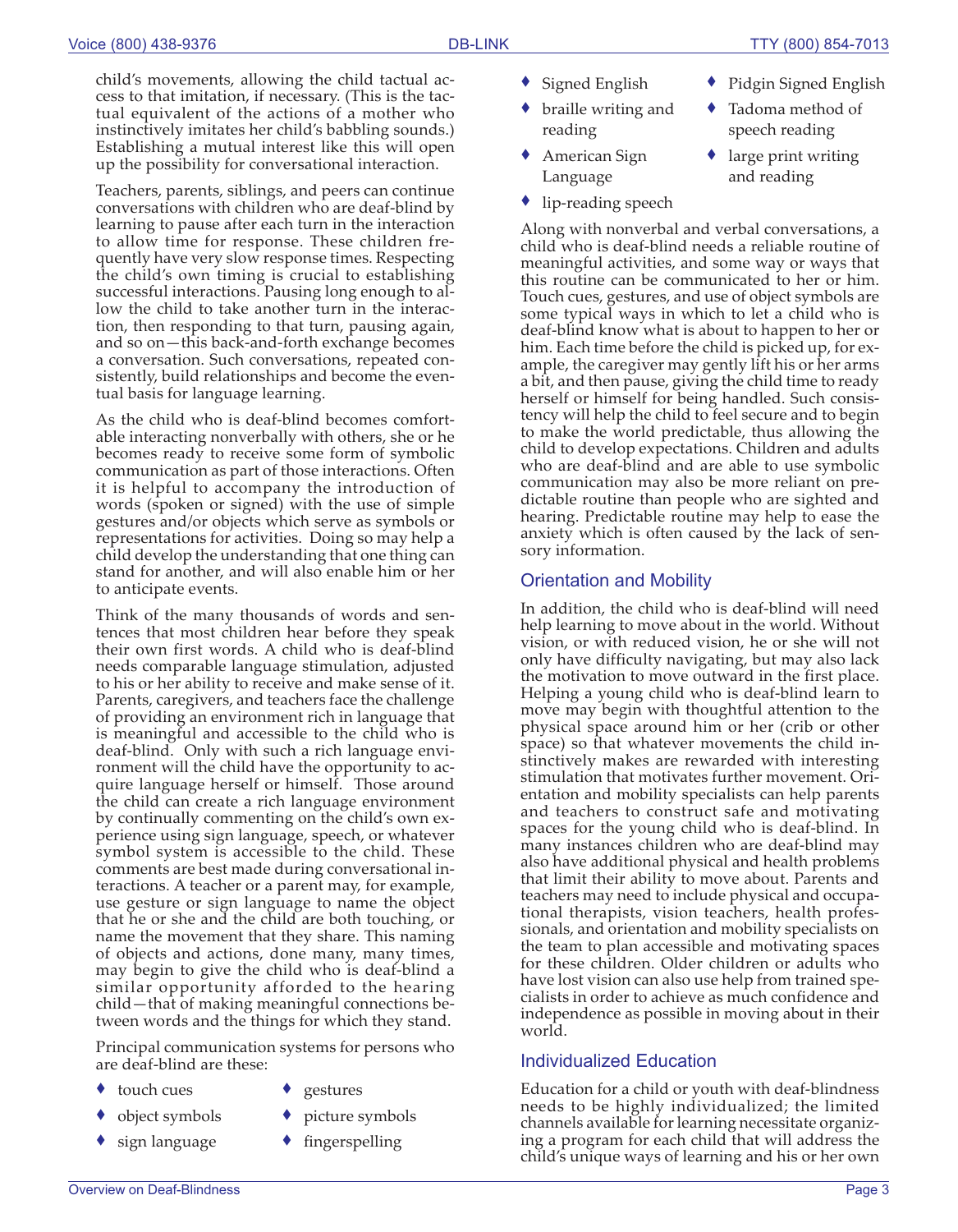interests. Assessment is crucial at every step of the way. Sensory deficits can easily mislead even experienced educators into underestimating (or occasionally overestimating) intelligence and constructing inappropriate programs.

Helen Keller said, "Blindness separates a person from things, but deafness separates him from people." This potential isolation is one important reason why it is necessary to engage the services of persons familiar with the combination of both blindness and deafness when planning an educational program for a child who is deaf-blind. Doing so will help a child or youth with these disabilities receive an education which maximizes her or his potential for learning and for meaning ful contact with her or his environment. The earlier these services can be obtained, the better for the child.

# **Transition**

When a person who is deaf-blind nears the end of his or her school-based education, transition and rehabilitation help will be required to assist in planning so that as an adult the individual can find suitable work and living situations. Because of the diversity of needs, such services for a person who is deaf-blind can rarely be provided by a single person or agency; careful and respectful teamwork is required among specialists and agencies concerned with such things as housing, vocational and rehabilitation needs, deafness, blindness, orientation and mobility, medical needs, and mental health.

The adult who is deaf-blind must be central to the transition planning. The individual's own goals, directions, interests, and abilities must guide the planning at every step of the way. Skilled interpreters, fam ily members and friends who know the person well can help the adult who is deaf-blind have the most important voice in planning his or her own future.

## Inclusion in Family

Clearly, the challenges for parents, teachers and caregivers of children who are deaf-blind are many. Not least among them is the challenge of including the child in the flow of family and community life. Since such a child does not necessarily respond to care in the ways we might expect, parents will be particularly challenged in their efforts to include her or him. The mother or father of an infant who can see is usually rewarded with smiles and lively eye contact from the child. The parent of a child who is deaf-blind must look for more subtle rewards: small hand or body movements, for instance, may be the child's way of expressing pleasure or connection. Parents may also need to change their perceptions regarding typical developmental milestones. They can learn, as many have, to rejoice as fully in the ability of their child who is deaf-blind to sign a new word, or to feed herself, or to return a greeting as they do over another child's college scholarship or success in basket ball or election to class office.

Parents, then, may need to shift expectations and perceptions in significant ways. They also need to do the natural grieving that accompanies the birth of a child who is disabled. Teachers and caregivers must also make these perceptual shifts. Parents' groups and resources for teachers can provide much-needed support for those who live and work with children and adults who are deaf-blind. Such supports will help foster the mutually rewarding inclusion of children who are deaf-blind into their families and communities. (See section below for resources.)

# Summary

Though deaf-blindness presents many unique challenges to both those who have visual and hearing impairments and to their caregivers and friends, these challenges are by no means insurmountable. Many persons who are deaf-blind have achieved a quality of life that is excellent. The persons who are deaf-blind who have high quality lives have several things in common.

First, they have each, in their own way, come to accept themselves as individuals who have unique experiences of the world, and valuable gifts to share. This fundamental acceptance of self can occur regard less of the severity of the particular sensory losses or other challenges that a person has. Second, they have had educational experiences which have helped them maximize their abilities to communicate and to function productively. Finally, these happy, involved persons who are deaf-blind live in families, communities, or social groups that have an attitude of welcoming acceptance. They have friends, relatives, and co-workers who value their presence as individuals with significant contributions to make to the world around them. For these persons with limited sight and hearing, and for those near them, deaf-blindness fosters opportunities for learning and mutual enrichment.

#### **References**

- The National Technical Assistance Consortium for Children and Young Adults Who Are Deaf-Blind (2004). Annual deaf-blind census. Monmouth: Teaching Research Division.
- Wolff Heller, K. & Kennedy, C. (1994). Etiologies and characteristics of deaf-blindness. Monmouth: Teaching Research Publications.
- Watson, D., & Taff-Watson, M. (Eds.), (1993). Second edition. A model service delivery system for persons who are deaf-blind. Arkansas: University of Arkansas

*Barbara Miles is a communication specialist/consultant and* teacher, experienced with all ages and levels of persons who are *deaf-blind. She has taught re gional, na tional and in terna tional sem i nars on com mu ni ca tion is sues for chil dren who are deaf-blind. Her ar ti cles have been pub lished in the Jour nal of Vi sion Im pair ments* and Blindness, Deafblind Education, and regional newsletters.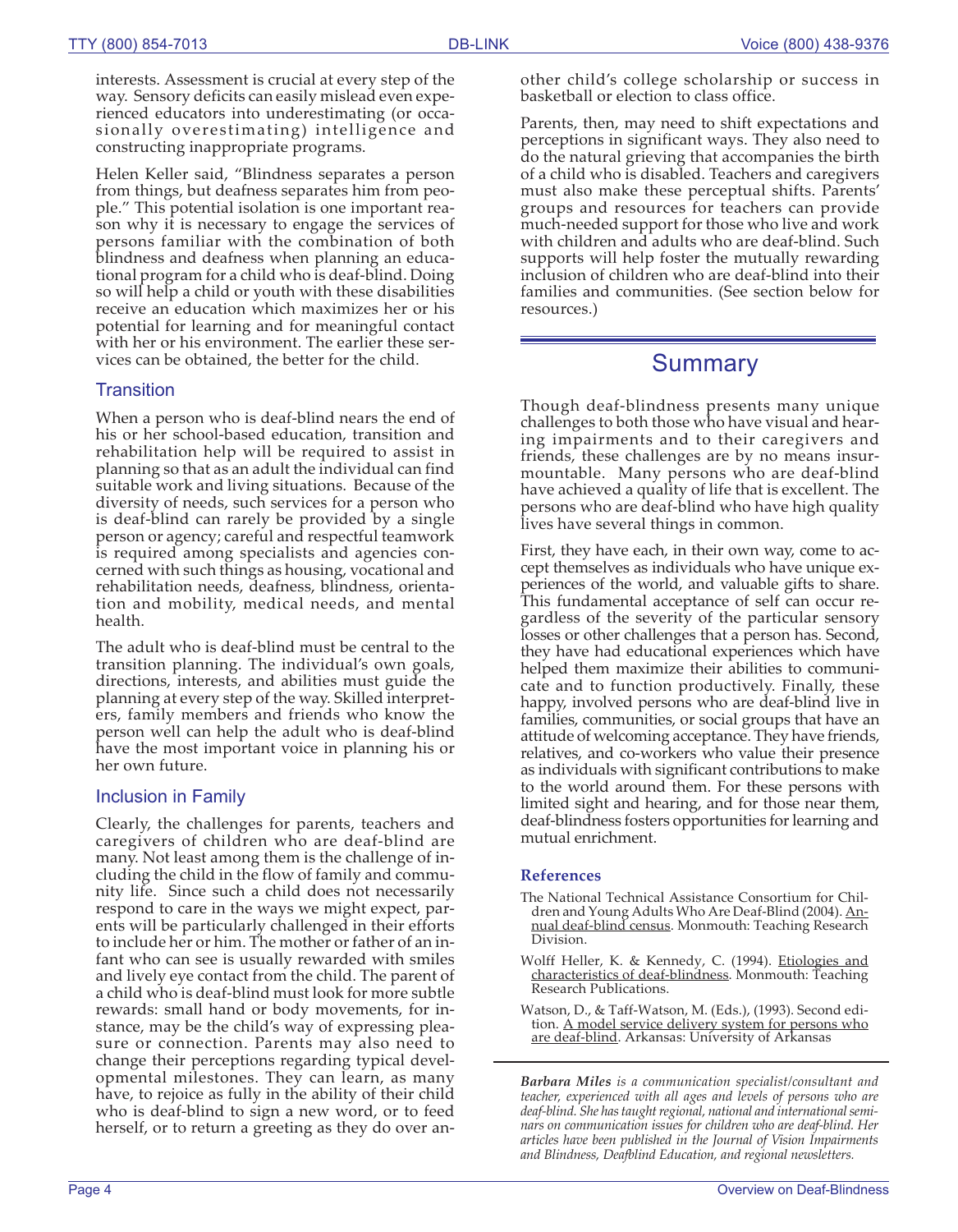# What Help is Available for Families, Caregivers and Teachers of Children and Adults who are Deaf-Blind?

### **American Association of the Deaf-Blind [AADB]**

814 Thayer Ave, Ste 302 Silver Spring, MD 20910-4500 Voice: (301) 495-4403, TTY: (301) 495-4402 info@aadb.org, http://www.aadb.org

AADB is a national consumer advocacy organization that promotes better opportunities and services for deaf-blind people.

#### **DB-LINK, The National Information Clearinghouse On Children Who Are Deaf-Blind**

Teaching Research Institute 345 N. Monmouth Ave. Monmouth, OR 97361 Phone: (800) 438-9376 Fax: (503) 838-8150 TTY: (800) 854-7013 dblink@tr.wou.edu http://www.dblink.org

DB-LINK is a federally funded information and referral service that collects, develops, and distributes information to help improve the education and lives of children and youth who are deaf-blind.

#### **Helen Keller National Center For Deaf-Blind Youths and Adults [HKNC]**

141 Middle Neck Road Sands Point, NY 11050-1299 Phone: (800) 255-0411 ext. 326 Fax: (516) 944-7302 TTY: (516) 944-8900 ext. 326 http://www.hknc.org

HKNC is a national program that provides evaluation, short-term comprehensive vocational rehabilitation training, work experience training and assistance to deaf-blind clients for job and residential placements.

#### **Hilton/Perkins Program Perkins School for the Blind**

175 North Beacon Street Watertown, MA 02472 Phone: (617) 972-7220 Fax: (617) 923-8076 michael.collins@perkins.org http://www.perkins.org

Hilton/Perkins program provides consultation, training and technical assistance to programs throughout the nation and in developing countries. Emphasis is on program development for multi-handicapped blind and deaf-blind infants, tod dlers and school-aged children.

## **National Family Association For Deaf-Blind [NFADB]**

141 Middle Neck Road Sands Point, NY 11050 Phone: (800) 255-0411 x275 Fax: (516) 883-9060 TTY: (800) 255-0411 nfadb@aol.com http://www.nfadb.org

NFADB is a national network of families who focus on issues surrounding deaf-blindness. NFADB advocates for all persons who are deaf-blind, supports national policy to benefit people who are deaf-blind, and encourages the founding and strengthening of family organizations in each state.

#### **National Technical Assistance Consortium for Children and Young Adults Who Are Deaf-Blind [NTAC]**

Teaching Research Institute Western Oregon University 345 N. Monmouth Ave. Monmouth, OR 97361 Phone: (503) 838-8808 Fax: (503) 838-8150 TTY: (503) 838-9623 http://www.tr.wou.edu/ntac

NTAC is a consortium for the provision of technical assistance to families and agencies serving children and young adults who are deaf-blind. The primary mission of NTAC is to assist states in improving the quality of services for individuals (birth to age 22) who are deaf-blind.

#### **U.S. Department Of Education Office Of Special Education Programs Projects For Children Who Are Deaf-Blind**

Charles Freeman 400 Maryland Ave Washington, DC 20202-2550 Phone: (202) 245-7347 Fax: (202) 205-8971 TTY: (202) 205-9172 -D8170 http://www.ed.gov/offices/OSERS/OSEP charles.freeman@ed.gov

The Office of Special Education Programs supports projects to improve and enhance services that are provided by state and local education agencies to children and youth who are deaf-blind. This is done through a program of grant awards that address technical assistance, research, development, pre-service and in-service training, and parental involvement activities.